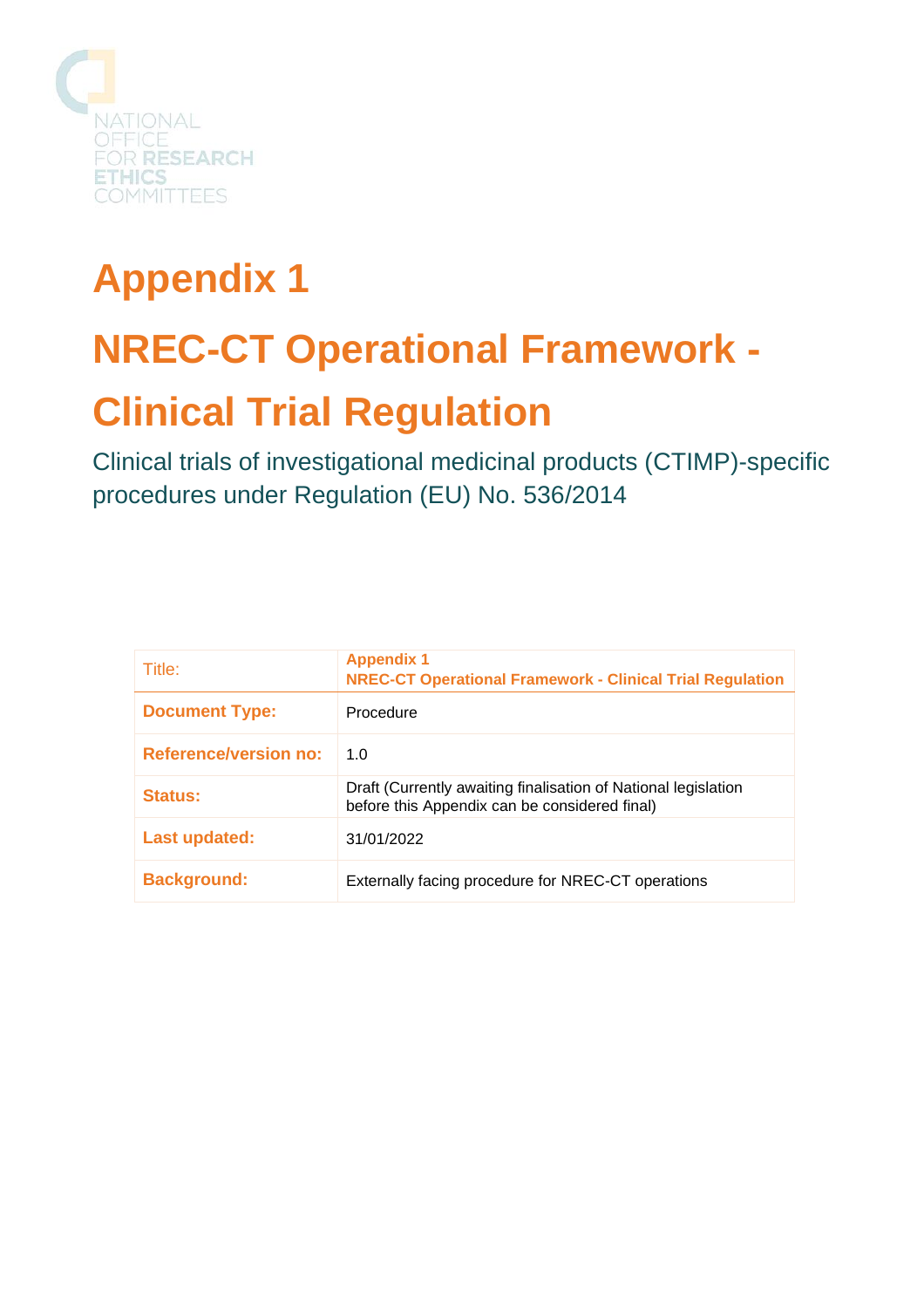# **Table of Contents**

| 5.0 Start, end, temporary halt, and early termination of clinical trial5 |  |
|--------------------------------------------------------------------------|--|
|                                                                          |  |
|                                                                          |  |
|                                                                          |  |
|                                                                          |  |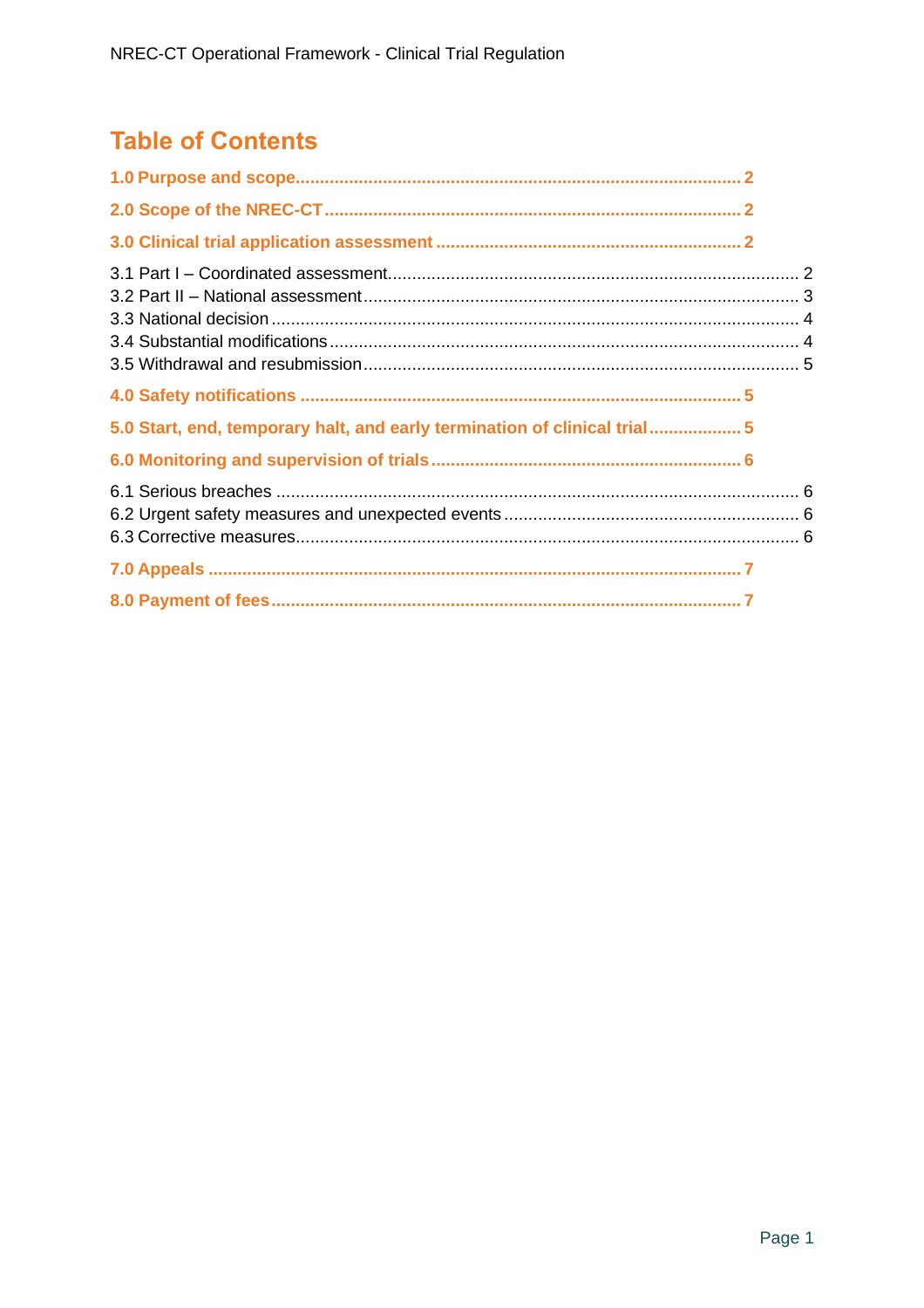## <span id="page-2-0"></span>**1.0 Purpose and scope**

The Clinical Trial Regulation (CTR) aims to create an environment that is favourable for conducting clinical trials, with the highest standards of patient safety across the EU, through coordination of authorisation procedures cross Member States. Intrinsic to this is the harmonisation of how trials applications are assessed and monitored across Europe. The CTR impacts the way that sponsors submit clinical trial documentation, and how the HPRA and the NREC-CT review, approve and monitor clinical trials.

This Appendix outlines how the National Office and the NREC-CT have adapted their ongoing processes to reflect the changes at a national and European level.

With operational support from the National Office, the NREC-CT continues to review all studies that meet the definition of Clinical Trial of an Investigational Medicinal Product within the Clinical Trial Directive (EU) No. 2001/20/EC and the Clinical Trial Regulation (EU) No. 536/2014.

Under the CTR, all submissions and notifications to the NREC-CT will be managed through the Clinical Trial Information System (CTIS).

# <span id="page-2-1"></span>**2.0 Scope of the NREC-CT**

- 1. The NREC-CT will only accept applications for review related to those studies that fulfil the criteria of 'clinical trials of investigational medicinal products' under Regulation (EU) No. 536/2014:
	- a. interventional trials with medicinal products for human use,
	- b. low-interventional trials (trials with authorised medicinal products, used in accordance with the marketing authorisation, and additional diagnostic and monitoring procedures not posing additional risk or burden to patients' safety compared to normal practice).
- 2. Non-interventional studies and trials without medicinal products are out-ofscope for the NREC-CT.
- 3. If out-of-scope applications are received, they will be deemed 'invalid'.

## <span id="page-2-2"></span>**3.0 Clinical trial application assessment**

#### <span id="page-2-3"></span>**3.1 Part I – Coordinated assessment**

1. The HPRA will lead on the validation of documentation related to Part I submissions. The HPRA may consult with the National Office where it considers necessary.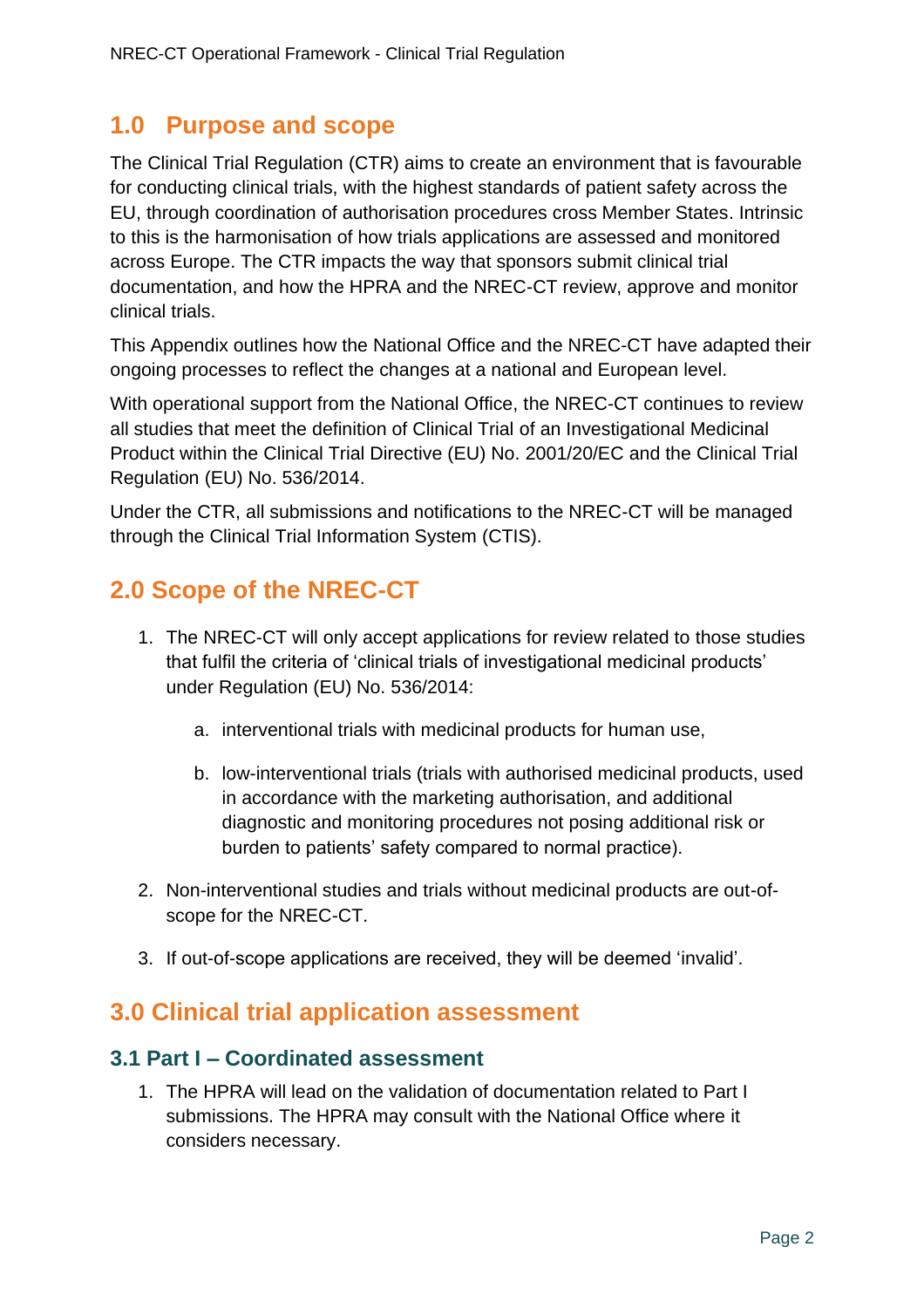- 2. The HPRA will lead on the assessment of Part I of the clinical trial application, and where Ireland is the Reporting Member State, complete the Draft Assessment Report and the Final Assessment Report for upload to CTIS.
- 3. Where Ireland is the Reporting Member State, the NREC-CT will review the ethics aspects of Part I documentation, in particular the study protocol, and submit its considerations through the CTIS portal for inclusion in the *Request for Further Information*.
- 4. Responses to considerations raised by the NREC-CT in the *Request for Further Information* will be reviewed by the NREC-CT with support from the National Office.
- 5. Timelines for assessment will be in line with the Clinical Trial Regulation.

#### <span id="page-3-0"></span>**3.2 Part II – National assessment**

- 1. The National Office will lead on the validation of documentation related to Part II submissions.
- 2. Where a Part II is submitted in conjunction with a Part I, the National Office will notify the relevant Reporting Member State organisation through the CTIS of any considerations it may have related to Part II validation. These may be then included in a *Request for Further Information* at the validation stage.
- 3. For a Part II submission to be considered valid by the National Office, the following documentation will be required:

#### Recruitment arrangements

- a. Recruitment and informed consent procedure template
- b. All other relevant materials

#### Participant information and informed consent

- c. Recruitment and informed consent procedure template (if not submitted under 'Recruitment arrangements')
- d. Consent / assent forms
- e. Participant information materials
- f. Additional relevant materials
- Suitability of investigator
	- g. Signed CV template
- Suitability of facilities
	- h. Signed site suitability template for each individual site

#### Proof for insurance and indemnification

- i. Evidence of policy cover
- Financial and other arrangements
	- j. Statement confirming source of funding
	- k. Compensation for trial participants template
	- l. Signed 'Declaration of Interest' template
- Collection, storage and use of biological samples
	- m. Compliance with use of human biological samples template
	- n. Additional materials where relevant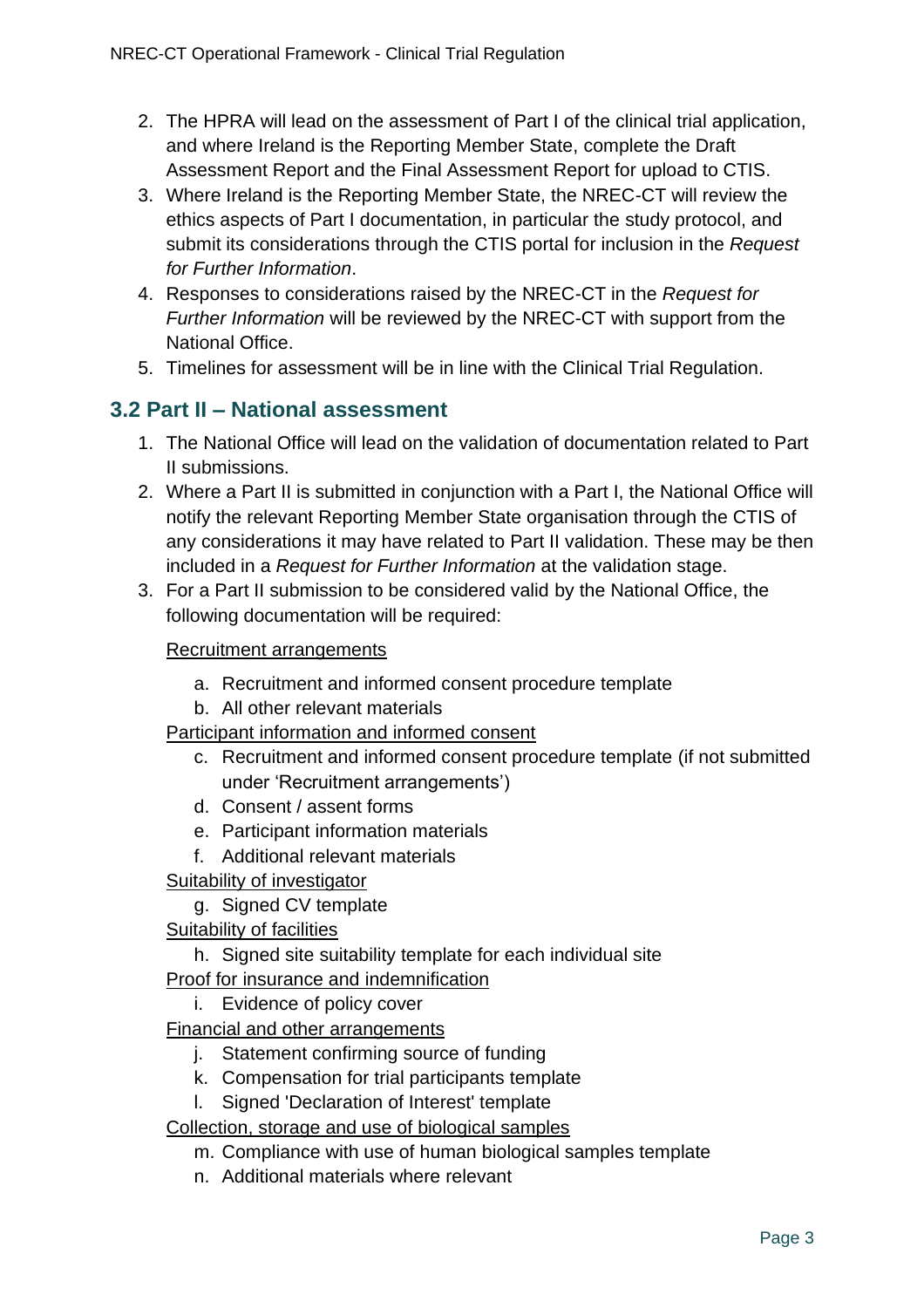Evidence of compliance with data protection laws

- o. Statement outlining measures in place to comply with national and EU legislation
- p. Study-specific Data Protection Impact Assessment with evidence of input from Data Protection Officer (or where relevant, statement outlining why a study-specific DPIA is not necessary)
- 4. Only EMA-endorsed templates or NREC-adapted templates will be accepted for the following:
	- a. Compensation for trial participants
	- b. Investigator Curriculum Vitae template
	- c. Declaration of interest template
	- d. Site suitability form
	- e. Informed consent and participant recruitment procedure template
	- f. Compliance with Member State applicable rules for the collection, storage and future use of human biological samples
- 5. The NREC-CT will lead on the assessment of Part II of the clinical trial application.
- 6. The National Office will support the NREC-CT in the completion and upload of the Final Assessment Report to the CTIS.
- 7. Where Ireland is a Member State concerned, CVs submitted as part of a Part II submission must be signed by the relevant Principal Investigator.
- 8. Where Ireland is a Member State concerned, Site Suitability templates must be signed by one of the following: Chief Executive Officer, Head of Clinic / Institution, Clinical Director, Director of Research, or delegate at site.
- 9. Timelines for assessment will be in line with the Clinical Trial Regulation.

#### <span id="page-4-0"></span>**3.3 National decision**

- 1. The administrative step of issuing the Single National Decision will be completed by the HPRA.
- 2. Where there is a negative outcome for Part I, a negative outcome for Part II or a negative ethics opinion, a clinical trial will not be authorised in Ireland.
- 3. Where there is a negative outcome for Part II or a negative ethics opinion, the National Office will provide justification to the HPRA, which will be uploaded to the CTIS with the negative Single National Decision.

## <span id="page-4-1"></span>**3.4 Substantial modifications**

- 1. The HPRA will lead on the validation and assessment of substantial modifications related to Part I documentation. Where Ireland is the Reporting Member State, the HPRA will be responsible for the completion of Draft and Final Assessment Reports.
- 2. The NREC-CT, supported by the National Office, will input on the assessment of Part I substantial modifications where the Committees consider it necessary.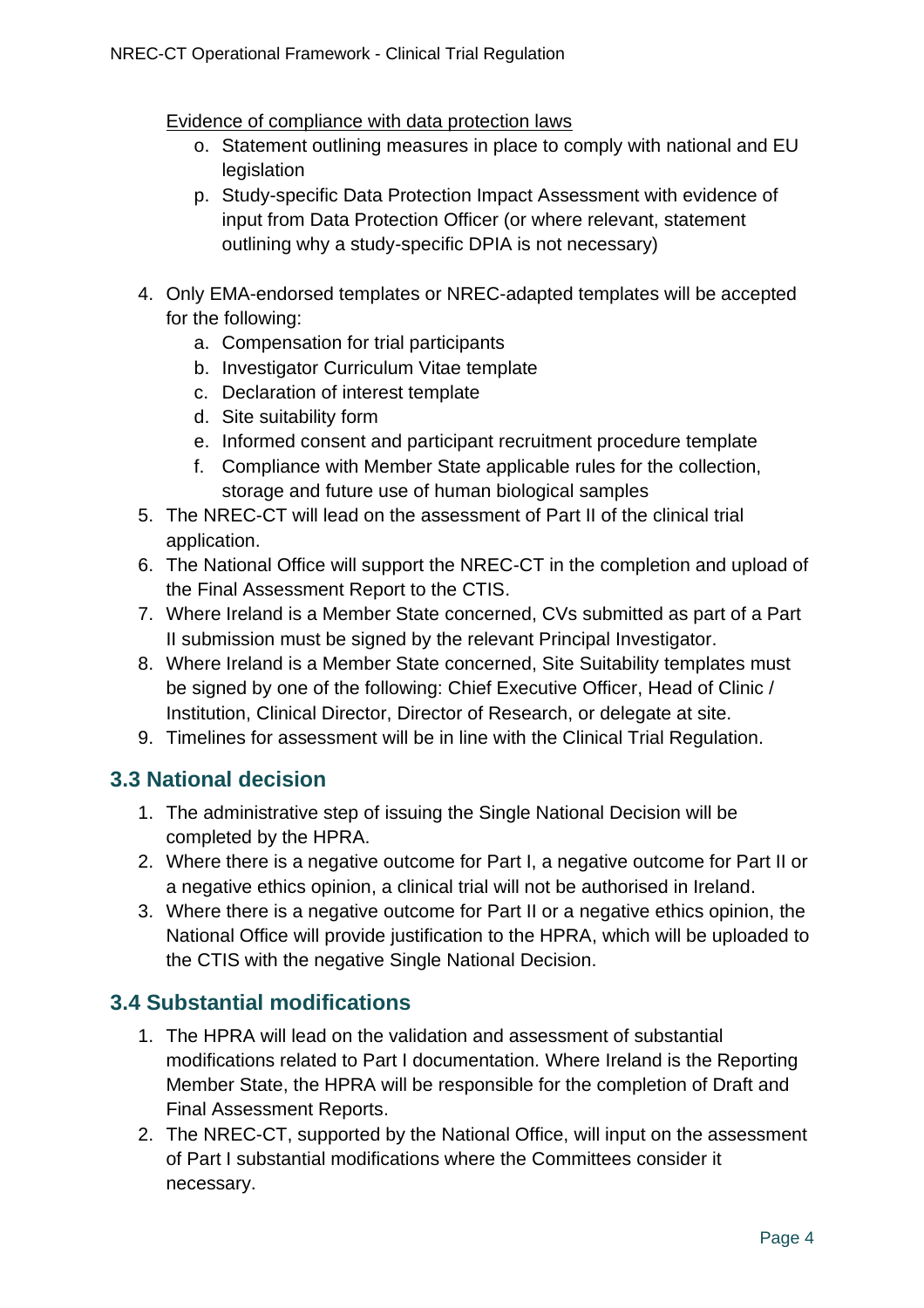- 3. Where substantial modifications for Part I documentation requires National Office or NREC-CT input, this will be completed through the submission of considerations through the CTIS portal.
- 4. The National Office will lead on the validation of substantial modifications related to Part II documentation.
- 5. The NREC-CT, supported by the National Office, will assess substantial modifications associated with Part II documentation.
- 6. The National Office will support the NREC-CT in the completion and upload of the Final Assessment Report to the CTIS related to a Part II substantial modification.
- 7. Timelines for assessment will be in line with the Clinical Trial Regulation.

### <span id="page-5-0"></span>**3.5 Withdrawal and resubmission**

- 1. Sponsors may withdraw an application at any stage of the assessment process up until the reporting date. If a Sponsor decides to withdraw an application, they must withdraw the entire clinical trial. Justification for withdrawal must be communicated through the CTIS portal.
- 2. Sponsors may resubmit an application following a negative national decision or the withdrawal of an application.
- 3. Where an application receives a negative opinion related to a Part II submission or a negative ethics opinion, the National Office strongly encourages Sponsors to speak to the National Office ahead of resubmission.

## <span id="page-5-1"></span>**4.0 Safety notifications**

- 1. The reporting of Suspected Unexpected Serious Adverse Reactions (SUSARs) will be through the Eudravigilance database, and the reporting of Annual Safety Reports will be through the CTIS. These reports and notifications will be monitored and assessed by the HPRA. Neither the National Office nor the NREC-CTs will have routine access to these safety reports or notifications. Where HPRA considers it appropriate it will seek the involvement of the National Office and / or the NREC-CT in the review and assessment of safety reports and notifications.
- 2. For more information on the requirements of safety reporting and assessment, please review the the Implementing Regulation on coordinated safety [assessment in clinical trials \(EU\) 2022/20.](https://eur-lex.europa.eu/legal-content/EN/TXT/?uri=uriserv%3AOJ.L_.2022.005.01.0014.01.ENG&toc=OJ%3AL%3A2022%3A005%3ATOC)

# <span id="page-5-2"></span>**5.0 Start, end, temporary halt, and early termination of clinical trial**

The National Office, as part of its Member State concerned role, must be notified through the CTIS of:

1. Start of a clinical trial in Ireland within 15 days of the trial commencing.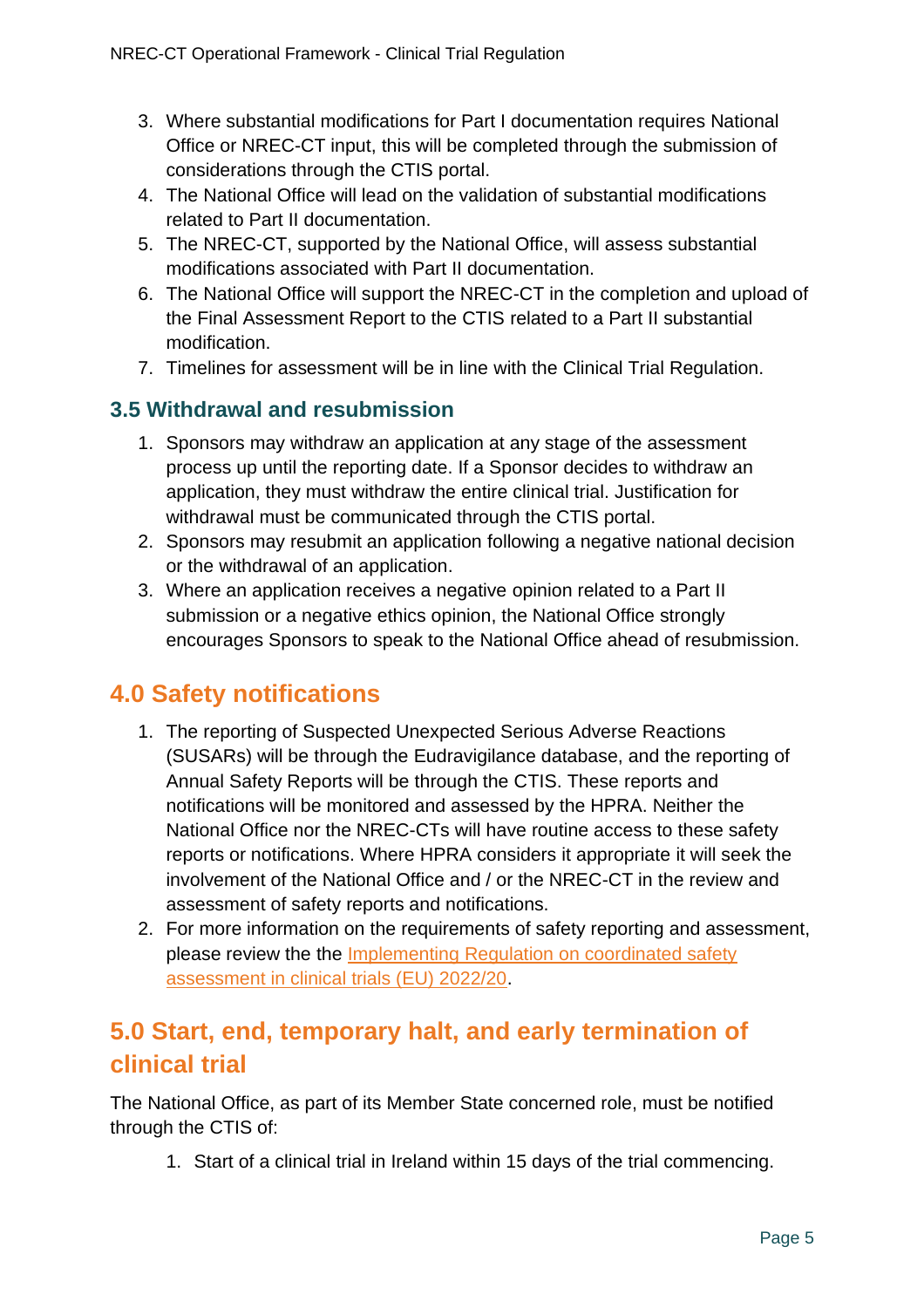- 2. Recruitment of the first participant to the trial in Ireland within 15 days of the first visit.
- 3. End of recruitment in Ireland within 15 days from the end of recruitment at Irish sites
- 4. End of trial in Ireland within 15 days the trial ending in Ireland.
- 5. End of trial across all Member States concerned within 15 days from the end of trial in the European Economic Area.
- 6. End of trial globally within 15 days from the end of trial.
- 7. Temporary halt or early termination within 15 days from implementation. If a temporary halt or early termination is implemented due to a change of the participant risk-benefit ratio, an outline of the rationale and follow-up measures must be included
- 8. Restart of a trial after a temporary halt within 15 days of the restart.

# <span id="page-6-0"></span>**6.0 Monitoring and supervision of trials**

#### <span id="page-6-1"></span>**6.1 Serious breaches**

- 1. The HPRA and the National Office must be notified through the CTIS portal of serious breaches of the rules for the conduct of a particular trial where Ireland is a Member State Concerned. This must be done within 7 days of the Sponsor being made aware of the breach.
- 2. Where it is considered necessary, the NREC-CT will liaise with the HPRA on the national assessment of a serious breach and will consult with other Member States concerned where appropriate.

#### <span id="page-6-2"></span>**6.2 Urgent safety measures and unexpected events**

- 1. The HPRA and the National Office must be notified through the CTIS portal of all unexpected events and urgent safety measures within 15 days from the date the Sponsor became aware of this event.
- 2. Where unexpected events and urgent safety measures require an urgent modification of a clinical trial, the sponsor and the investigator may take urgent safety measures without authorisation from the NREC-CT or HPRA. If these measures require a temporary halt of the clinical trial, the Sponsor should apply for a substantial modification before restarting the clinical trial.
- 3. The Sponsor should notify the HPRA and the National Office through the CTIS portal, of the event and the measures taken. This notification should be issued within 7 days from the date the measures were taken.
- 4. Where it is considered necessary, the NREC-CT will liaise with the HPRA on the national assessment of an urgent safety measure and unexpected events and will consult with other Member States concerned where appropriate.

#### <span id="page-6-3"></span>**6.3 Corrective measures**